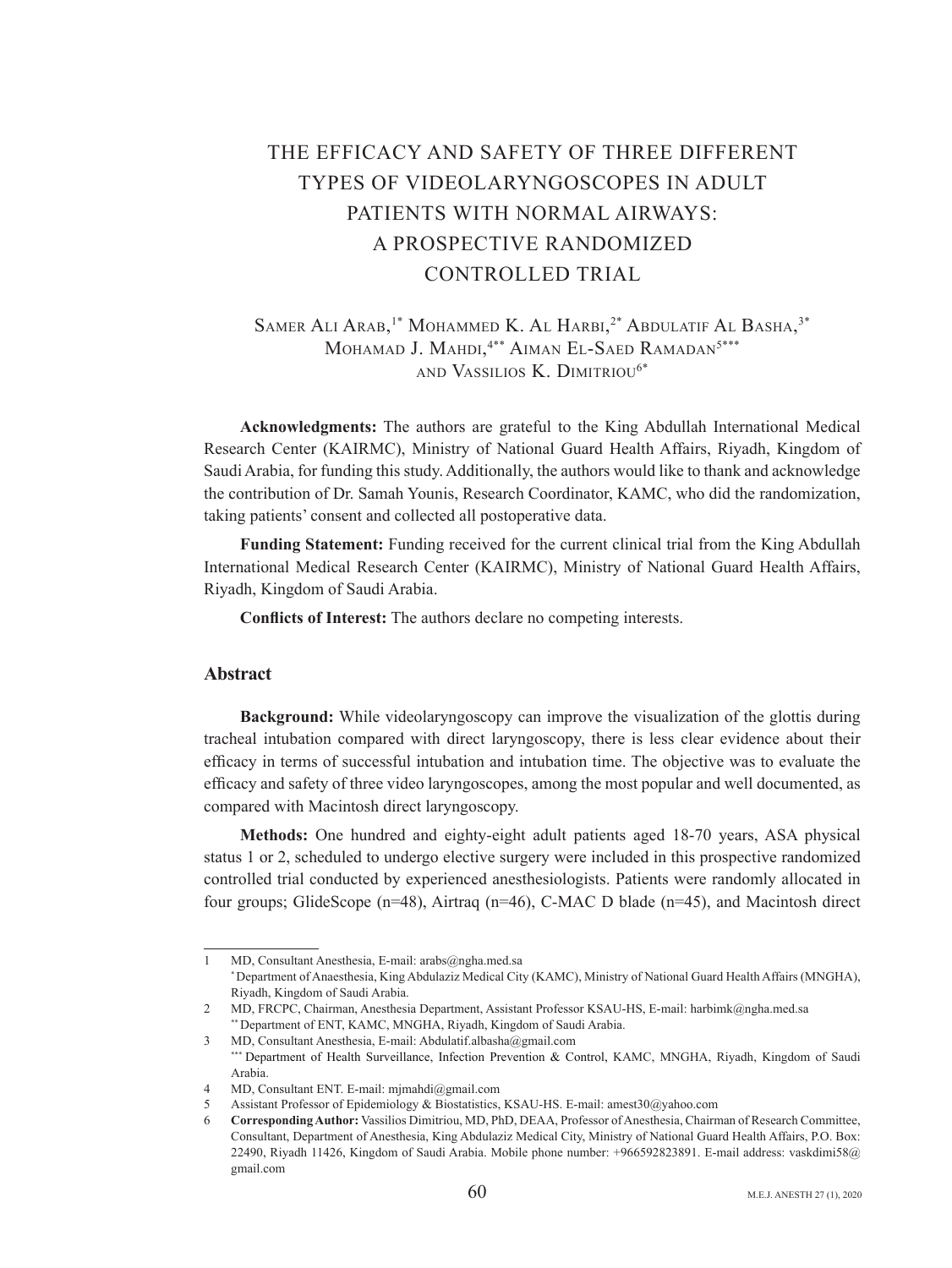laryngoscope  $(n=49)$ . Those with increased risk for regurgitation and pulmonary aspiration, and history of gastro-oesophageal reflux, oropharyngeal surgery, known difficult intubation and pregnancy, were excluded from the study.

**Results:** Airtrag presented significantly shorter intubation time, compared with direct laryngoscopy, C-MAC D-blade and GlideScope. However, the three videolaryngoscopes had no significant difference in rate of successful first attempt, the number of intubation attempts, sore throat, dysphagia, and hemodynamic response to tracheal intubation (except for heart rate). However, Airtraq group had significantly higher oropharyngeal trauma and lower heart rate at fifth minute post-intubation. Conclusions: Despite the improved glottis view, videolaryngoscopes do not improve the success rate or reduce the number of intubations compared with Macintosh laryngoscopes among adult patients without expected difficult intubation. There are differential intubation times and risk of oropharyngeal trauma between videolaryngoscopes.

#### **Introduction**

In the vast majority of adult surgical patients, tracheal intubation using the Macintosh  $direct$  laryngoscope (DL) is a simple, safe, and uncomplicated technique. However, difficulties with tracheal intubation mainly associated with failure to see the larynx during attempts at intubation may commonly arise and impact patient safety.<sup>1</sup> Prediction of difficult airway management in daily clinical practice presents at best moderate sensitivity and specificity.<sup>2,3</sup> Additionally, recent evidence indicates that the majority  $(>90\%)$  of such difficult intubations are not anticipated.<sup>4</sup>

In the last decade, videolaryngoscopy  $(VL)$ is increasingly used in tracheal intubation and is considered one of the major advances in clinical anesthesia in recent years.<sup>5-9</sup> In contrast to conventional DL, these new generations of devices are designed to provide an indirect view of the upper airway and an improved view of the glottic opening. The design of VL blades, have a steep angulation of more than  $60^{\circ}$  and this obviates the need for alignment of oral, pharyngeal and laryngeal axes for viewing the glottis. This is of major importance, especially in patients with suspected cervical injury or in patients with difficult airways. $9-13$ There are several types of VL with variable features in regard to the type and curvature of blade, availability of stylet or built-in channel to guide endotracheal tube, position and quality of camera, position, size and quality of monitor, portability, disposability, and other ergonomic features.<sup>5,14</sup> In recent evidence VL was associated with a significantly better view of the glottis and reduced oropharyngeal trauma.<sup>15</sup> However, the authors could not identify evidence indicating that use of VL reduces the number of intubation attempts or the time required for intubation as compared with  $DL<sup>15</sup>$ 

The GlideScope (GS) Cobalt video laryngoscope (Verathon Medical, Bothell, WA), the Airtraq (AT) optical laryngoscope (Prodol Meditec S.A., Vizcaya, Spain) and the C-Mac D blade (CMD, Karl Storz, Tuttlingen, Germany) are among the most popular and well documented video-laryngoscopes that meet the standards of evidence called for by the ADEPT project in terms of adopting only evidence-based airway equipment.<sup>16</sup> The objective of the current prospective randomized controlled trial was to compare the efficacy and safety of the abovementioned VL devices, with the conventional DL acting as control group, in adult patients without anticipated difficult airways. Our primary study hypothesis was that there is no significant difference in intubation time between the 3 VL devices versus DL by experienced anesthetists.

## **Material and Methods**

This study adhered to Good Clinical Practice quality standards and ethical guidelines defined by the Declaration of Helsinki. Study protocol approval as well as data and safety oversight was conducted by the Ethical Committee of King Abdullah International Medical Research Center (KAIRMC) (Riyadh, Saudi Arabia). Written informed consent was obtained from all participating subjects. The current study was conducted from December 2016 until March 2018 at King Abdulaziz Medical City in Riyadh (KAMC-R), an approximately 1000-bed tertiary care facility, providing healthcare services to about 750,000 Saudi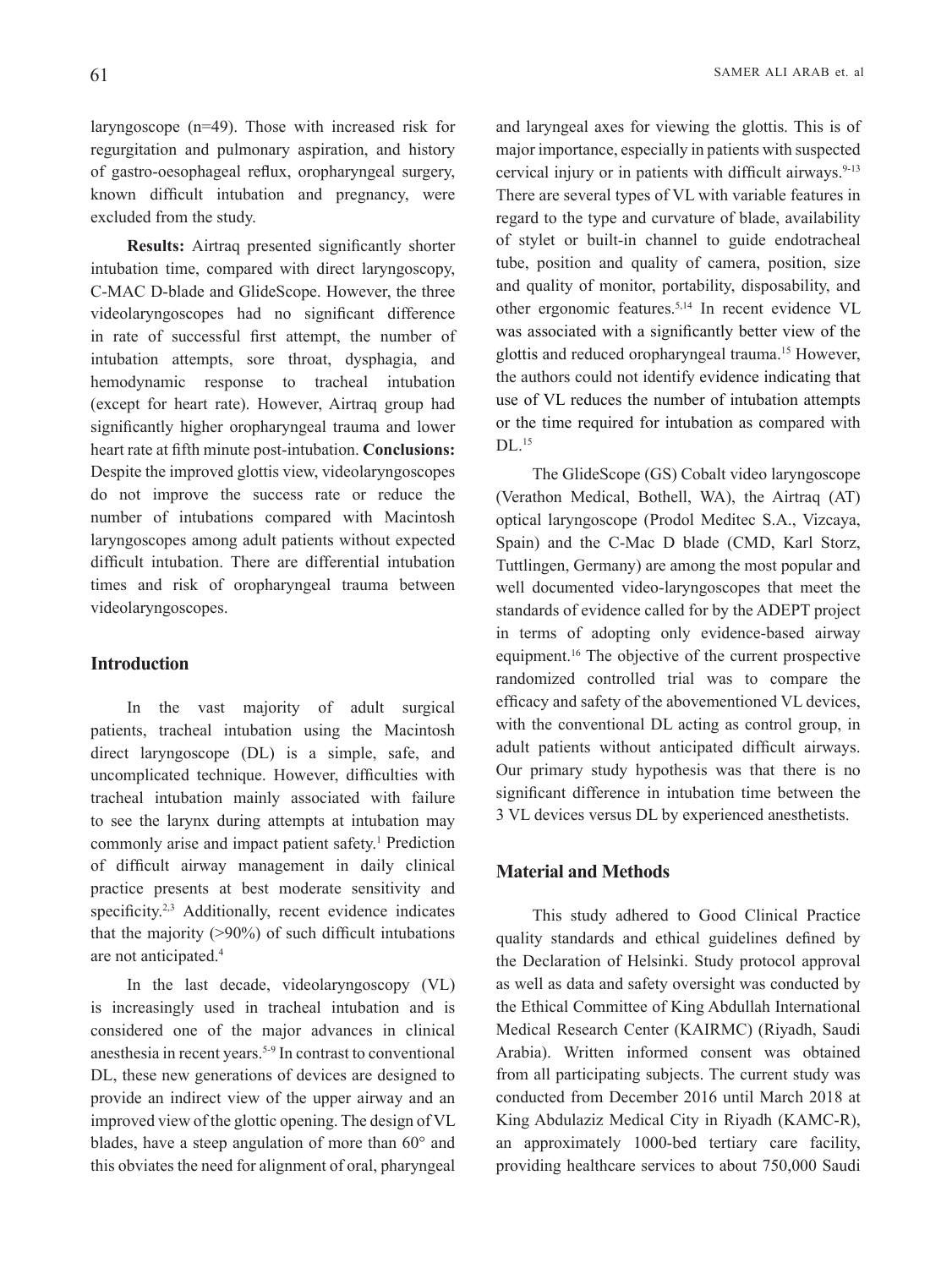National Guard soldiers, employees and their families in Saudi Arabia. The number of patients undergoing VL during tracheal intubation is approximately 100 ner month.

The study targeted adult patients aged 18-70 vears with American Society of Anesthesiologists  $(ASA)$  1 or 2, scheduled to undergo elective surgery that required tracheal intubation. Exclusion criteria were increased risk for regurgitation and pulmonary aspiration, history of gastrooesophageal reflux, oropharyngeal surgery, well known difficult intubation and pregnancy.

After protocol approval, 188 patients were randomly assigned to one of 4 groups: the GS, AT, CMD groups and the DL acting as the control group. Randomization was performed by an independent research assistant using a computer-generated random numbers. The randomization was concealed from the laryngoscopist in a sealed opaque envelope until after obtaining the informed consent from the patient. The assessor was impossible to blind as he was responsible for performing the intubation. All tracheal intubations in the study were performed by four experienced  $(>10$ year) Board Certified anesthesiologists (SA for GS group, VD for AT group, AB for CMD group and MH for DL group), who each had experience of at least  $100$ tracheal intubations with each device.

Upon arrival to the holding area, patient and airway characteristics, such as gender, age, BMI, Mallampati score, inter-incisor distance/mouth opening and thyromental distance, were recorded. Standard monitoring was established after the patient entered the operating room including ECG, non-invasive blood pressure measurement and pulse oximetry. Induction of anesthesia was standardised (propofol  $2 \text{ mg/kg}$ , fentanyl 2 mcg/kg, and rocuronuim  $0.6$  mg/kg) and the vital signs (blood pressure, heart rate and oxygen saturation) were recorded at 3 min after induction and were considered as the baseline measurement.

A single laryngoscopy with a Macintosh laryngoscope size 3 blade was performed by one of the investigators, to assess visualization of the glottis according to the Cormack and Lehane scale. Then another investigator, unaware of the Cormack and Lehane grade of the initial evaluation of the laryngoscopic view, performed laryngoscopy with the allocated laryngoscope, assessed the Cormack and Lehane grade and intubated the trachea. Laryngoscopy with GS and CMD were performed with the tip of the blade placed in the vallecula. Afterwards the styletted tube was passed to the right of the blade. Laryngoscopy with the AT was done with medial approach. After tracheal intubation was accomplished oropharyngeal trauma was identified and evaluated by an ENT surgeon, who examined the oral cavity, pharynx and larynx for signs of lacerations or bleeding provoked by the intubation.

The primary outcome endpoints included success of the first intubation attempt and time for tracheal intubation (TTI). TTI measurement was performed by an independent observer using digital chronometer and started after jaw opening when the allocated laryngoscope passed the patient's lips and stopped when it was removed from the mouth at the end of the intubation attempt. The correct placement was confirmed by capnography (EtCO2). Failed intubation was defined when the trachea could not be intubated within 60 seconds, more than  $\overline{3}$  attempts were required. or in case of accidental esophageal intubation. Secondary outcome endpoints included overall success rate (i.e. success in the first or second attempt), the number of attempts at intubation, the Cormack-Lehane class achieved, hemodynamic response to tracheal intubation and the safety parameters. The latter included blood traces on the device and/or oropharyngeal trauma, sore throat and/or dysphagia. Trauma was recorded and categorized as follows: "0" for No blood on the device. No teeth –lip trauma, "1" for blood traces on the device or teeth – lip trauma, "2" for blood traces on the device and minimal traumatic pharyngeal injury, and "3" for blood on the device and traumatic pharyngeal lacerations. Oropharyngeal trauma was identified and evaluated by an ENT surgeon who examined the oral cavity, pharynx and larynx for signs of lacerations or bleeding provoked by the intubation. When the patients were moved to the Post Anesthesia Care Unit and again 24h postoperatively, they were interviewed by the independent research assistant to determine whether they were suffering from a sore throat or dysphagia, classified as none/ mild/moderate/and severe. Hemodynamic data (BP,  $HR$ ) and SpO2, were recorded at 1,3 and 5min after tracheal intubation.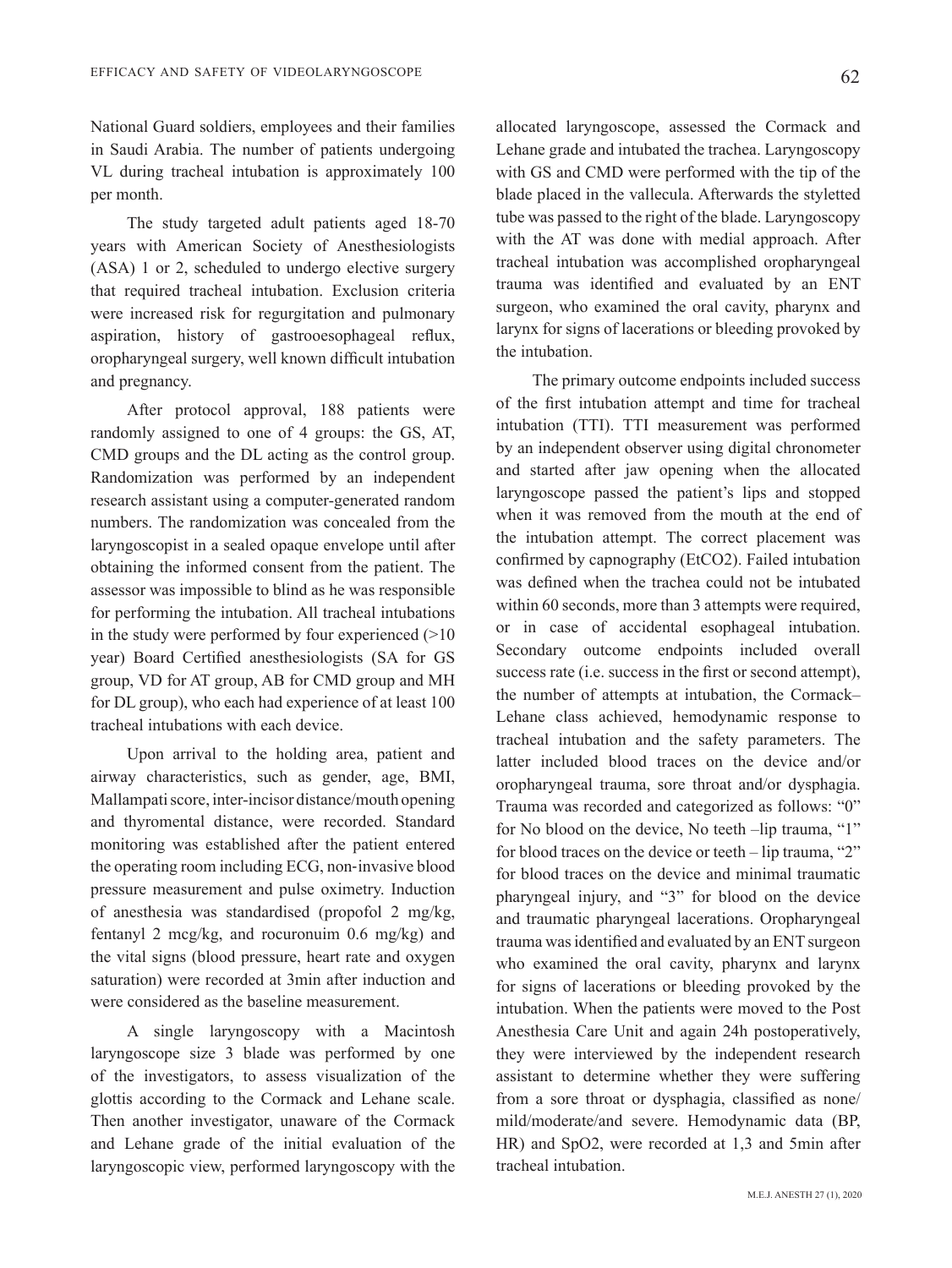## *Analysis Statistical*

Sample size estimation was based on a univariate single group repeated measures analysis of variance for the time to intubation measurements. Assuming a likely difference able to detect an effect size of 1.5 seconds in mean times to intubation, an a priori power analysis revealed that a group size of  $n=45$  was needed to detect a difference with a power of 0.9 at an α-level  $of 0.05.$ 

Intention-to-treat analysis according to randomization was performed. Categorical data were presented as frequencies and percentages while continuous data were presented as mean and standard deviation (SD) or median and interquartile range (IOR). Data were checked for normality. Significant differences of continuous variables between the four groups were examined using one-way analysis of variance (ANOVA) when data were normally distributed and Kruskal-Wallis test when data were not normally distributed. Post hoc pairwise comparisons between any of the 3 VL groups against conventional DL were examined using Dunnett test when data were normally distributed and using Mann-Whitney test when data were not normally distributed. In the latter case, p-values were adjusted for multiple comparisons using Holm-Bonferroni method. Post hoc pairwise comparisons between any  $2$  of the 4 groups were examined using Bonferroni test when data were normally distributed and using Mann-Whitney test when data were not normally distributed. In the latter case, p-values were adjusted for multiple comparisons using Holm-Bonferroni method. Significant changes in vital signs over time were examined using repeated analysis ANOVA, and Bonferroni or Dunnett tests for post hoc pairwise comparisons. Significant differences of categorical variables between the four groups as well as pairwise comparisons were examined using chi-square test or Fisher exact test (as appropriate). Adjustment of intubation time was done using general linear model after log-transforming of the intubation time. Adjustment of categorical outcomes was done using logistic regression models. Correlation between Mallampati Class and Cormack-Lehane score were done using Spearman correlation. All P-values were two-tailed. P-value  $\leq 0.05$  or adjusted p-values (of Holm-Bonferroni method) were considered

significant. SPSS software (release 24.0, Armonk, NY: IBM Corp) was used for all statistical analyses.

## **Results**

A total of 188 patients were included in the study. They were distributed in roughly 4 equal groups; GS ( $n=48$ ), AT ( $n=46$ ), CMD ( $n=45$ ) and DL  $(n=49)$ . Table 1 shows the baseline characteristics of the study patients. Age, gender, body mass index and vital signs (systolic, diastolic, and mean blood pressure and heart rate) were not significantly different incisor distance were significantly different between between the groups. Thyromental distance and intergroups  $(p<0.001$  for each). Post-hoc tests showed that thyromental distance was significantly shorter in AT compared with the other 3 groups. Post-hoc tests showed that inter-incisor distance was significantly longer in GS and AT compared with CMD or DL groups. Mallampati Class and Cormack-Lehane score were significantly different between groups  $(p<0.001$ for each). Mallampati Class was significantly higher Lehane score was significantly higher in DL compared in AT compared with the other 3 groups. Cormackwith the other 3 groups. Mallampati Class was Lehane score (Spearman's Rho= $0.169$ , p= $0.021$ ). positively and significantly correlated with Cormack-

Table 2 shows the study outcomes by groups. Intubation time was significantly different  $(p<0.001)$ between groups, being longest in CMD and shortest in AT. Compared with DL, intubation times with CMD and GS were significantly longer while AT was significantly shorter. Fairly similar findings were observed after the intubation time was adjusted for relevant differences at baseline (Mallampati class, thyromental distance, and inter-incisor distance). Compared with DL, the three VL had no significant difference in rate of successful first attempt or the number of intubation attempts. For all patients, 11.2% had oropharyngeal trauma including bleeding  $(10.2\%)$ , pharyngeal laceration  $(3.7\%)$ , and none dental damage. Compared with DL, AT group had significantly higher oropharyngeal trauma  $(p=0.007)$ . The difference remained after adjustment of relevant differences at baseline; Mallampati class and thyromental distance (odds ratio 14.2,  $p=0.022$ ). For all patients, 31.7% had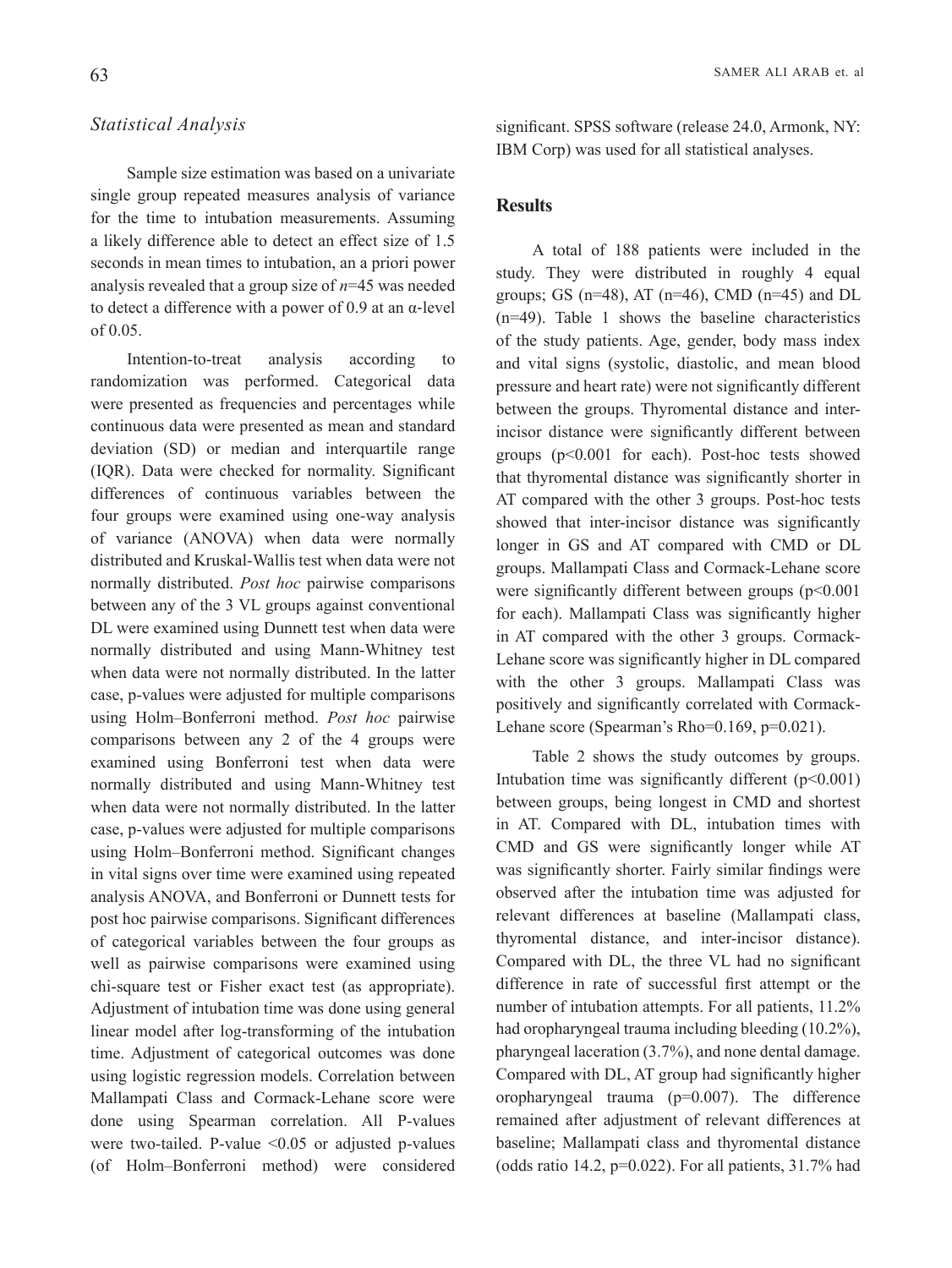|                              | $\operatorname{GS}$ | AT               | CMD              | $\rm DL$         | p1-value | p2-value                                | p3-value             |
|------------------------------|---------------------|------------------|------------------|------------------|----------|-----------------------------------------|----------------------|
|                              | $n = 48$            | $n=46$           | $n = 45$         | $n=49$           |          |                                         |                      |
| Age (years)                  |                     |                  |                  |                  |          |                                         |                      |
| Mean±SD                      | $37.5 \pm 10.4$     | $38.3 \pm 13.4$  | $34.2 \pm 12.6$  | $38.4 \pm 12.0$  | 0.312    |                                         |                      |
| $\leq 30$                    | $11(23.4\%)$        | $13(28.3\%)$     | 17 (37.8%)       | $12(24.5\%)$     | 0.408    |                                         |                      |
| $31 - 40$                    | $19(40.4\%)$        | $12(26.1\%)$     | $16(35.6\%)$     | 16(32.7%)        |          |                                         |                      |
| $>40$                        | $17(36.2\%)$        | 21(45.7%)        | 12 (26.7%)       | 21 (42.9%)       |          |                                         |                      |
| Gender                       |                     |                  |                  |                  |          |                                         |                      |
| Male                         | $17(35.4\%)$        | $20(43.5\%)$     | $16(35.6\%)$     | 19 (38.8%)       | 0.840    |                                         |                      |
| Female                       | 31 $(64.6\%)$       | $26(56.5\%)$     | 29 (64.4%)       | $30(61.2\%)$     |          |                                         |                      |
| Height (cm)                  | $162.2 \pm 8.9$     | $164.0 \pm 10.3$ | $161.4 \pm 9.0$  | $161.7 \pm 8.6$  | 0.561    |                                         |                      |
| Weight (kg)                  | $76.5 \pm 17.7$     | 79.3±17.9        | $75.3 \pm 17.9$  | $74.0 \pm 15.2$  | 0.488    |                                         |                      |
| $\operatorname{BMI}$         | $29.2 \pm 6.9$      | $29.9 \pm 8.0$   | $29.0 \pm 6.5$   | $28.6 \pm 6.9$   | 0.823    |                                         |                      |
| Mean±SD                      |                     |                  |                  |                  |          |                                         |                      |
| Non-obese $(\leq 30)$        | $27(56.3\%)$        | 24 (52.2%)       | 26 (57.8%)       | 30 (61.2%)       | 0.846    |                                         |                      |
| Obese $(\geq 30)$            | $21(43.8\%)$        | $22(47.8\%)$     | 19 (42.2%)       | 19 (38.8%)       |          |                                         |                      |
| Hemodynamic data             |                     |                  |                  |                  |          |                                         |                      |
| Systolic BP (mmHg)           | $106.2 \pm 19.6$    | $114.3 \pm 19.0$ | $108.2 \pm 15.6$ | $109.8 \pm 15.3$ | 0.151    |                                         |                      |
| Diastolic BP (mmHg)          | $63.9 \pm 15.4$     | $64.9 \pm 12.8$  | $59.6 \pm 10.9$  | $62.5 \pm 12.3$  | 0.250    |                                         |                      |
| MAP (mmHg)                   | $80.5 \pm 15.5$     | $85.1 \pm 15.0$  | 79.0±10.6        | $80.4 \pm 12.1$  | 0.167    |                                         |                      |
| Heart rate (beat/min)        | $75.3 \pm 12.3$     | 79.8 ± 15.3      | $78.0 \pm 16.9$  | 79.6±14.7        | 0.429    |                                         |                      |
| Thyromental distance<br>(mm) | $75.8 \pm 7.1$      | $66.1 \pm 7.1$   | 70.9±9.6         | $72.4 \pm 7.6$   | < 0.001  | GS/AT GS/CMD AT/<br>CMD AT/DL           | AT                   |
| Inter-incisor distance       | $44.4 \pm 6.9$      | $46.5 \pm 5.8$   | $40.6 \pm 6.1$   | $41.2 \pm 6.5$   | < 0.001  | GS/CMD AT/CMD                           | GS/AT                |
| (mm)                         |                     |                  |                  |                  |          | $\operatorname{AT}/\!\operatorname{DL}$ |                      |
| Mallampati Class             |                     |                  |                  |                  |          |                                         |                      |
| 1                            | $29(60.4\%)$        | $13(28.3\%)$     | 26 (57.8%)       | 33 (67.3%)       | < 0.001  | GS/AT AT/CMD AT/<br>DL                  | AT                   |
| 2                            | 18 (37.5%)          | 24 (52.2%)       | 19 (42.2%)       | $12(24.5\%)$     |          |                                         |                      |
| 3                            | $1(2.1\%)$          | $9(19.6\%)$      | $0(0.0\%)$       | $4(8.2\%)$       |          |                                         |                      |
| Cormack-Lehane score         |                     |                  |                  |                  |          |                                         |                      |
| Full view of glottis         | 48 (100.0%)         | 46 (100.0%)      | 42 (95.5%)       | 28 (57.1%)       | < 0.001  | GS/DL AT/DL CMD/<br>DL                  | GS/AT/<br><b>CMD</b> |
| Partial view of glottis      | $0(0.0\%)$          | $0(0.0\%)$       | $2(4.5\%)$       | 13 (26.5%)       |          |                                         |                      |
| Only epiglottis seen         | $0(0.0\%)$          | $0(0.0\%)$       | $0(0.0\%)$       | $8(16.3\%)$      |          |                                         |                      |

*1 Table Baseline characteristics of the study patients by group* 

p1-value detected any significant differences between the 4 groups.

p2-value detected pairwise significant differences between any 2 of the 4 groups.

p3-value detected significant differences between any of the 3 VL groups against DL.

GS: GlideScope, AT: Airtraq, CMD: C-MAC D blade, DL: Direct laryngoscopy.

BMI: body mass index, BP: blood pressure, MAP: mean arterial pressure.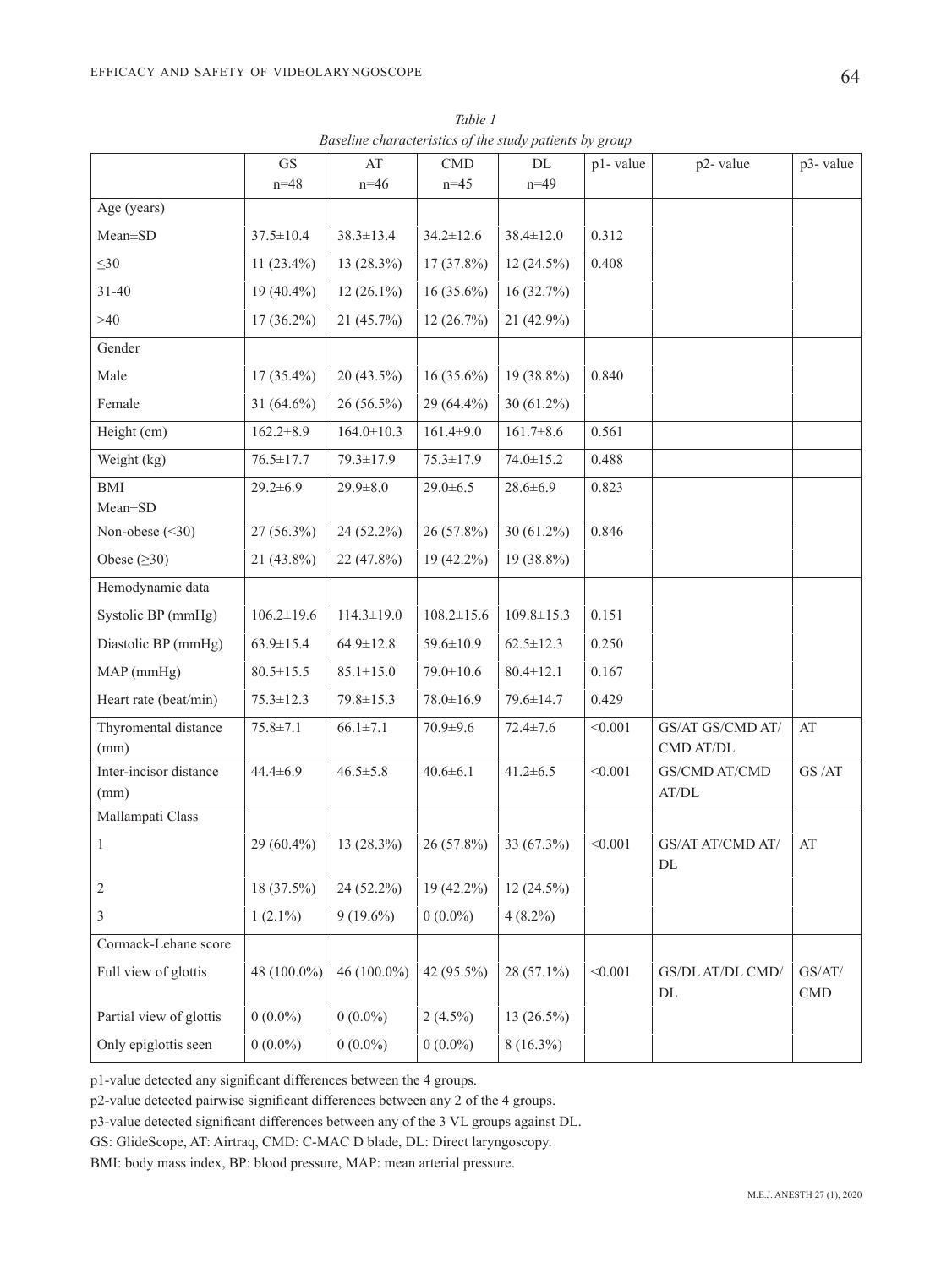| Table 2                                    |  |
|--------------------------------------------|--|
| Outcomes among the study patients by group |  |

|                                        | $\overline{\text{GS}}$  | AT                  | CMD                     | DL                     | p1-value                 | p2-value                      | p3-value  |
|----------------------------------------|-------------------------|---------------------|-------------------------|------------------------|--------------------------|-------------------------------|-----------|
|                                        | $n = 48$                | $n=46$              | $n=45$                  | $n=49$                 |                          |                               |           |
| $TTI$ (sec)                            |                         |                     |                         |                        |                          |                               |           |
| Unadjusted, mean±SD                    | $14.9 \pm 6.2$          | $10.4 \pm 5.9$      | $17.2 \pm 11.4$         | $13.5 \pm 9.0$         | < 0.001                  | <b>GS/AT AT/CMD</b><br>CMD/DL | GS/AT/CMD |
| Unadjusted,<br>median $(IQR)$          | 13.0<br>$(10.1 - 17.8)$ | 8.4<br>$(6.7-12.9)$ | 13.5<br>$(10.1 - 18.5)$ | 10.8<br>$(8.4 - 16.2)$ | < 0.001                  | <b>GS/AT AT/CMD</b><br>CMD/DL | GS/AT/CMD |
| Adjusted, mean±SD *                    | $15.4 \pm 7.5$          | $9.7 \pm 7.3$       | $15.4 \pm 7.3$          | $12.3 \pm 7.6$         | < 0.001                  | GS/AT AT/CMD                  | GS/AT/CMD |
| Successful first attempt               |                         |                     |                         |                        |                          |                               |           |
| N <sub>0</sub>                         | $0(0.0\%)$              | $1(2.2\%)$          | $4(8.9\%)$              | $2(4.1\%)$             | 0.101                    |                               |           |
| Yes                                    | 48 (100.0%)             | 45 (97.8%)          | 41 $(91.1\%)$           | 47 (95.9%)             |                          |                               |           |
| Number of attempts                     | $1.00 \pm 0.00$         | $1.02 \pm 0.15$     | $1.09 \pm 0.29$         | $1.04 \pm 0.20$        | 0.139                    | GS/CMD                        |           |
| Oropharyngeal trauma**                 |                         |                     |                         |                        |                          |                               |           |
| No                                     | 43 (89.6%)              | 37 (80.4%)          | 38 (86.4%)              | 48 (98.0%)             | 0.036                    |                               | AT        |
| Yes                                    | $5(10.4\%)$             | $9(19.6\%)$         | $6(13.6\%)$             | $1(2.0\%)$             |                          |                               |           |
| Bleeding                               |                         |                     |                         |                        |                          |                               |           |
| No                                     | 43 (89.6%)              | 38 (82.6%)          | 39 (88.6%)              | 48 (98.0%)             | 0.074                    |                               | AT        |
| Yes                                    | $5(10.4\%)$             | $8(17.4\%)$         | $5(11.4\%)$             | $1(2.0\%)$             |                          |                               |           |
| <b>Bleeding degree</b>                 |                         |                     |                         |                        |                          |                               |           |
| Mild                                   | $3(60.0\%)$             | $5(62.5\%)$         | $5(100.0\%)$            | $1(100.0\%)$           | 0.510                    |                               |           |
| Moderate                               | $2(40.0\%)$             | 3(37.5%)            | $0(0.0\%)$              | $0(0.0\%)$             |                          |                               |           |
| Severe                                 | $0(0.0\%)$              | $0(0.0\%)$          | $0(0.0\%)$              | $0(0.0\%)$             |                          |                               |           |
| Pharyngeal laceration                  |                         |                     |                         |                        |                          |                               |           |
| No                                     | 47 (97.9%)              | 41 (89.1%)          | 43 (97.7%)              | 49 (100.0%)            | 0.038                    |                               |           |
| Yes                                    | $1(2.1\%)$              | $5(10.9\%)$         | $1(2.3\%)$              | $0(0.0\%)$             |                          |                               |           |
| Dental damage                          |                         |                     |                         |                        |                          |                               |           |
| No                                     | 48 (100.0%)             | 46 (100.0%)         | 44 (100.0%)             | 49 (100.0%)            | $\overline{\phantom{a}}$ |                               |           |
| Yes                                    | $0(0.0\%)$              | $0(0.0\%)$          | $0(0.0\%)$              | $0(0.0\%)$             |                          |                               |           |
| Sore throat                            |                         |                     |                         |                        |                          |                               |           |
| No                                     | $32(66.7\%)$            | 28 (62.2%)          | $30(69.8\%)$            | 35 (74.5%)             | 0.638                    |                               |           |
| Yes                                    | $16(33.3\%)$            | 17 (37.8%)          | 13 (30.2%)              | $12(25.5\%)$           |                          |                               |           |
| Dysphagia                              |                         |                     |                         |                        |                          |                               |           |
| No                                     | 39 (81.3%)              | 34 (75.6%)          | 35 (81.4%)              | 42 (89.4%)             | 0.389                    |                               |           |
| Yes                                    | $9(18.8\%)$             | 11 $(24.4\%)$       | $8(18.6\%)$             | $5(10.6\%)$            |                          |                               |           |
| Improvement of<br>Cormack-Lehane score |                         |                     |                         |                        |                          |                               |           |
| None                                   | $29(60.4\%)$            | $17(37.0\%)$        | $23(52.3\%)$            | ---                    | 0.169                    |                               |           |
| One class better                       | $16(33.3\%)$            | $23(50.0\%)$        | $19(43.2\%)$            | ---                    |                          |                               |           |
| Two class better                       | $3(6.3\%)$              | $6(13.0\%)$         | $2(4.5\%)$              | ---                    |                          |                               |           |

p1-value detected any significant differences between the 4 groups.

p2-value detected pairwise significant differences between any 2 of the 4 groups.

p3-value detected significant differences between any of the 3 VL groups against DL.

TTI: Time for tracheal intubation, GS: GlideScope, AT: Airtraq, CMD: C-MAC D blade, DL: Direct laryngoscope.

\* Adjusted for the Mallampati Class, thyromental distance, and inter-incisor distance.

\*\* Oropharyngeal trauma included bleeding, pharyngeal laceration and dental damage.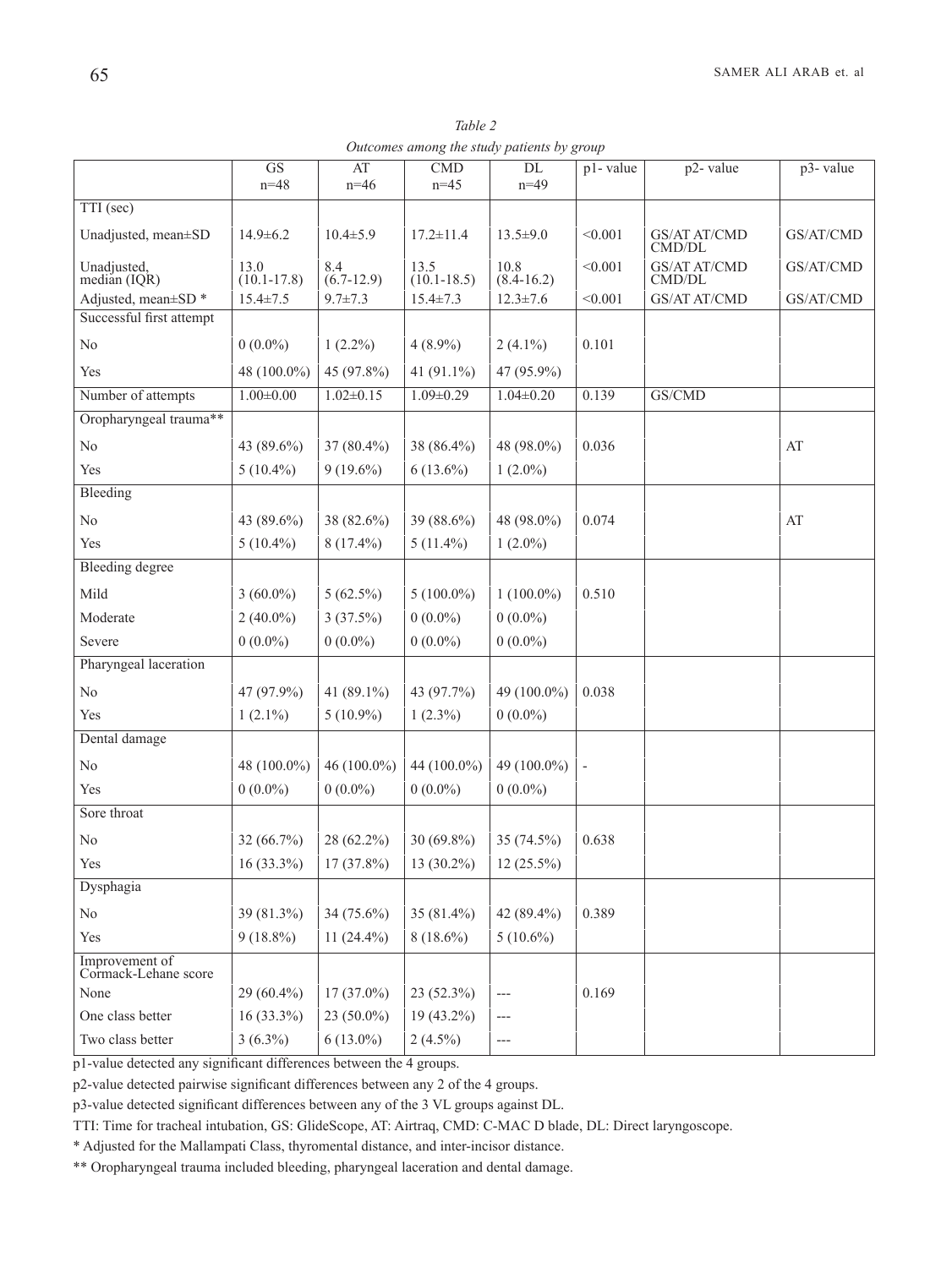sore throat and 18.0% had dysphagia. Compared with DL, the three VL had no significant difference in both sore throat and dysphagia. Compared with DL, there was  $39.6\%$  to  $63.0\%$  improvement of Cormack-Lehane score in the 3 VL groups. However, the improvement was not significantly different between groups.

Figure 1 shows the changes in vital signs overtime by groups. The trends of systolic, diastolic, and mean blood pressure in all patients showed approximately 10% increase after the first minute, followed by steady decrease at the third and fifth minutes (to approximately  $6\%$  reduction from baseline level). While the trends  $(differences over time) were significant in all groups$  $(p<0.001$  for each), there were no significant differences between the groups at any point in time. The heart rate in all patients showed approximately  $14\%$  increase after the first minute, followed by slight decrease at the third and fifth minutes (but remained approximately 8% above baseline level). This was true in all groups but the AT group that had  $-2.2\pm11.0$  mmHg at the fifth minute. Therefore, AT group had significantly lower heart rate at the fifth minute than CMD and DL groups. Additionally, the heart rate trends were significant in all groups  $(p<0.001$  for each).

#### **Discussion**

The current study compared three different types of well documented VL devices (GS, AT and CMD) versus conventional DL in a randomized design, among adult patients undergoing elective surgery. To our knowledge, this is the first clinical study comparing these VL devices in between as well as versus conventional DL in adult patients without anticipated difficult airways.

Consistent with the body of literature, the VL devices included in the current study markedly Lehane score.<sup>15,17-21</sup> We found that the success rate of improved  $(40\% - 63\%)$  the glottic view in Cormackthe first intubation attempt and overall success rate were not different between groups. Similar to the current finding, meta-analyses that pooled success rate data from randomized studies examining different or individual VL devices found no difference in success rate compared with DL.<sup>15,20.21</sup>

Additionally, another meta-analysis reported no difference in first intubation attempt success rate in GS and C-MAC studies but higher success rate

in AT studies compared with DL.<sup>18</sup> Notably, current evidence indicated that the rate of successful first attempt was much higher in VL used in patients with difficult intubation.<sup>11,13,15</sup> Furthermore, the number of intubation attempts in VL and DL was not different in both current and previous studies.<sup>15</sup> The current study was conducted by experienced anesthesiologists in airway management among patients with normal or difficult airways.<sup>22,23</sup> This may explain the higher success rate observed in the current study compared with the majority of previous studies.<sup>15,18</sup>

It has been suggested that previously claimed benefits of VL on TTI is mainly seen among in experienced laryngoscopists and in patients with expected difficult intubation.<sup>7,10-13,17</sup> This was demonstrated in a recent meta-analysis that found better efficacy parameters including TTI in VL compared with DL in obese patients.<sup>24</sup> In our study we found that TTI was shorter in AT group compared with GS and CMD groups in both adjusted and non-adjusted analysis. The longer average TTI in the GS and CMD groups may be related to the technique especially when a bulky VL device is required to manipulate the stylet and endotracheal tube through the vocal cords. Likewise, shorter intubation time in AT may be related to the presence of built-in side channel to guide the tracheal tube, which is preloaded before the start of intubation. Similar to the current finding, AT was analysis that pooled data from 17 randomized studies associated with significantly shorter TTI in a metaexamining different VL devices.<sup>18</sup> On the other hand, two meta-analyses that pooled data from 18 randomized studies examining C-MAC and 17 randomized studies examining GS found no difference in TTI as compared with  $DL$ ,<sup>20,21</sup> and one study reported that the VL device used presented inferior efficacy parameters compared with DL.<sup>25</sup> Furthermore, a recent meta-analysis that pooled data from 37 randomized studies among adult patients could not estimate the impact of different VL on TTI.<sup>15</sup> This was acknowledged to the high variability in the definition and presentation of TTI and very high level of heterogeneity between the studies.<sup>15</sup> Consisted to this, we found that TTI for all VL devices in the current study was much shorter than observed in the majority of previous studies.<sup>18,20,21</sup>

Oropharyngeal trauma in GS and CMD groups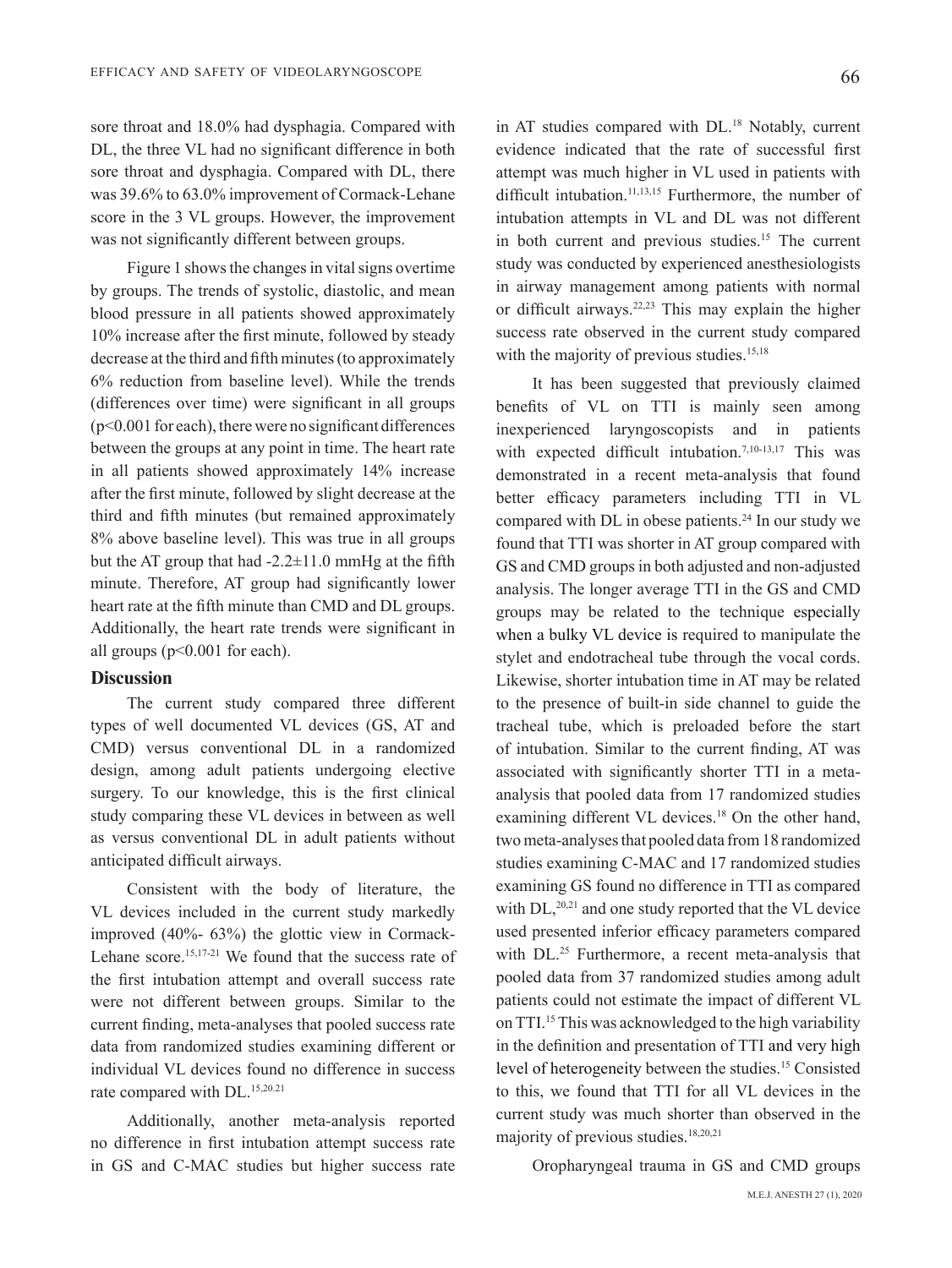*Fig.* 1 *Changes in hemodynamic data overtime (baseline, 1-min, 3-min, 5-min) among the study patients by group. A*; changes of systolic blood pressure (mmHg). B; changes of diastolic blood pressure (mmHg). C; changes of mean arterial pressure *(MAP) (mmHg). D; changes of heart rate (beat/min).* 



were not different from DL in both current and previous studies.<sup>18,20</sup> However, it was higher in AT than DL group, although mild in most cases  $(62.5\%)$ limited to blood traces on the device. This finding should be cautiously interpreted as there were no concomitant differences between the groups in regard to sore throat and dysphagia, which are frequently used as subjective surrogate markers of oropharyngeal trauma.<sup>15</sup> Interestingly, AT group in this study had the highest Mallampati class at baseline. Despite the better traumatic profile of VL in recent meta-analyses, $15,17$ previous studies have reported that VL may put the patients at significantly greater risk for oropharyngeal trauma compared to  $DL.^{26,27}$ 

We found that the AT reduced the hemodynamic

response to tracheal intubation in both current and previous recent study.<sup>28</sup> This could be attributed to the design of VL blades that leads to minimal pressure exerted on the upper airway structure during VL, which can potentially reduce the hemodynamic response.<sup>29-30</sup>

Currently, there is strong evidence that VL improves the view at laryngoscopy and improves intubation success. $4-8,11-15$  However, its use is relatively uncommon and limited mainly as a rescue technique or in patients with difficult airways.<sup>10-13,31-34</sup> Although most support that there is inconclusive evidence indicating that VL should replace DL in patients with normal or difficult airways, several authors have suggested that VL could be used as the default intubation technique, with removal of standard DL from routine use. $5-7,35-37$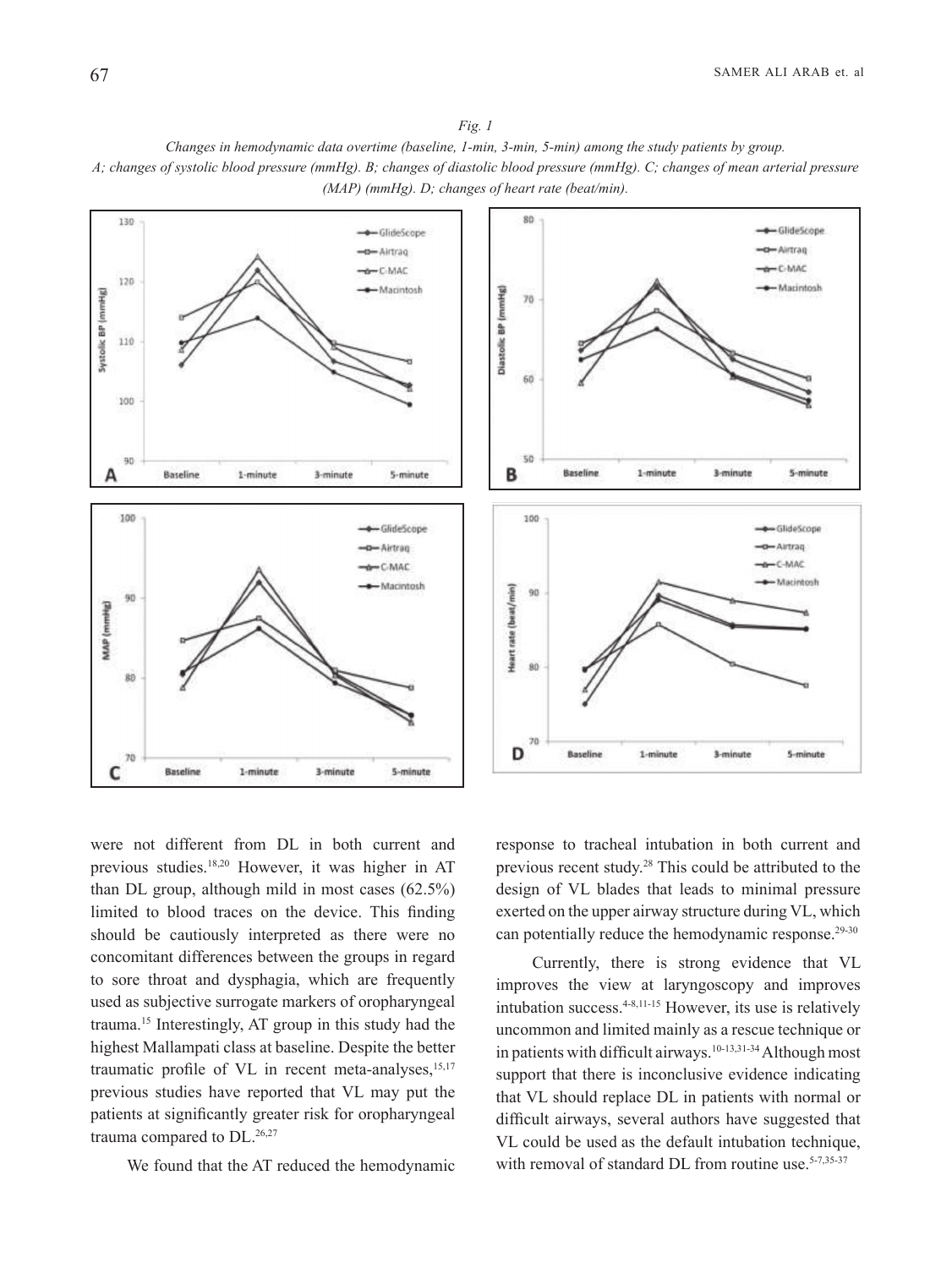#### 68

#### **Study Limitations**

First, it was not possible to blind the intubator to the device, nor to blind assessors of process measures. Lack of blinding may represent a potential source of observer bias and tends to overestimate treatment effect estimates.<sup>38</sup> Additionally, lack of blinding may affect the performance as a result of the Hawthorne effect. $39$ when individuals know they are being observed and therefore change their behavior. Second, the single  $laryngoscopy$  with a Macintosh laryngoscope size  $3$ blade that was performed by one of the investigators to assess visualization of the glottis according to the Cormack and Lehane scale, may lead to some degree of oropharyngeal trauma and may represent a potential source of observer bias. Third, the current study was conducted by experienced anesthesiologists in airway management among patients with normal or difficult airways. Therefore, our results may not apply to

others less experienced anesthesiologists. Fourth, the definition of time for tracheal intubation (TTI) in our study is different than others. This makes our results non comparable and creates a level of statistical heterogeneity, necessitating that future airway research should be performed with standardized and universally agreed outcomes and definitions of those outcomes.<sup>40</sup>

In conclusion, despite the improved glottis view, VL does not improve the success rate or reduces the number of attempts at intubation compared with DL among adult patients without anticipated difficult airways undergoing elective surgery. The current data showed prolonged intubation time in CMD and GS groups and shorter intubation time in AT group. The latter had also higher risk of oropharyngeal trauma but lower impact on heart rate. Sore throat and dysphagia were not different between VL and DL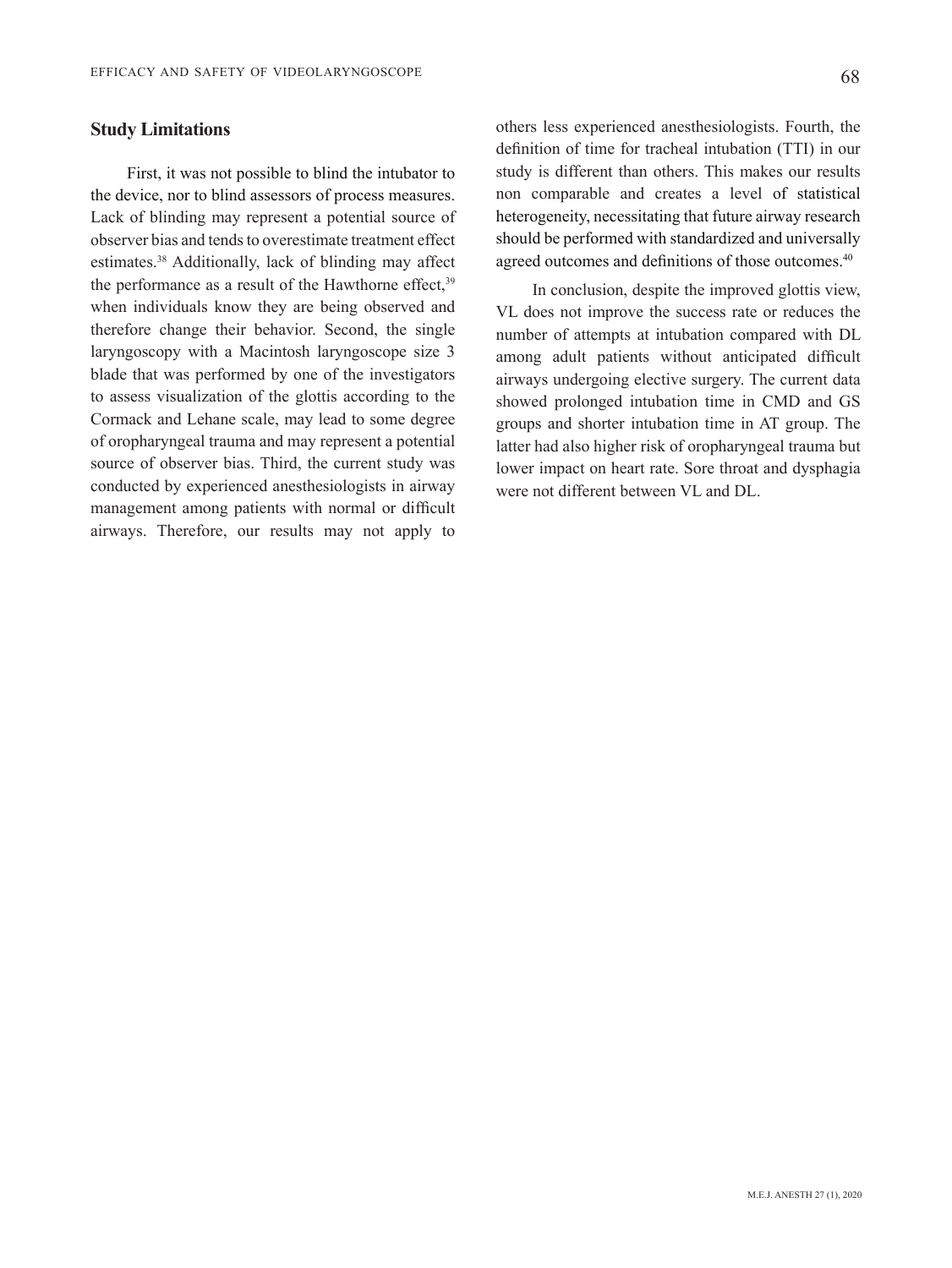#### **References**

- 1. Cook TM, Woodall N, Frerk C. Fourth National Audit Project. Major complications of airway management in the UK: results of the Fourth National Audit Project of the Royal College of Anaesthetists and the Difficult Airway Society. Part 1: anaesthesia. Br J Anaesth. 2011;106: 617-31
- 2. Shiga T, Wajima Z, Inoue T, Sakamoto A. Predicting difficult intubation in apparently normal patients: a meta- analysis of bedside screening test performance. Anesthesiology. 2005;103:429-37.
- 3. Nørskov AK, Rosenstock CV, Wetterslev J, Astrup G, Afshari A, Lundstrøm LH. Diagnostic accuracy of anaesthesiologists' prediction of difficult airway management in daily clinical practice: a cohort study of 188 064 patients registered in the Danish Anaesthesia Database. Anaesthesia 2015;70:272-81
- 4. Kleine-Brueggeney M, Greif R, Schoettker P, Savoldelli GL, Nabecker S, Theiler LG. Evaluation of six videolaryngoscopes in 720 patients with a simulated difficult airway: a multi-centre randomized controlled trial. Br J Anaesth. 2016;116:670-9
- 5. Kelly FE, Cook TM. Seeing is believing: getting the best out of videolaryngoscopy. British Journal of Anaesthesia 2016;117: i9-13
- 6. Zaouter C, Calderon J, Hemmerling TM. Videolaryngoscopy as a new standard of care. *Br J Anaesth*. 2015;114:181-3
- 7. Aseri S, Ahmad H, Vallance H. Video laryngoscopy improves endotracheal intubation training for novices. Br J Anaesth. 2015; 115:133
- 8. Healy DW, Maties O, Hovord D, Kheterpal S. A systematic review of the role of videolaryngoscopy in successful orotracheal intubation. BMC Anesthesiol 2012; 12: 32
- 9. Turkstra T, Craen R, Pelz D, Gelb A. Cervical spine motion: a fluoroscopic comparison during intubation with lighted stylet, GlideScope, and Macintosh laryngoscope. Anesth Analg 2005; 101:  $910-5$
- 10. Maassen R, Lee R, Hermans B, Marcus M, van Zundert A. A comparison of three videolaryngoscopes: the Macintosh laryngoscope blade reduces, but does not replace, routine stylet use for intubation in morbidly obese patients. Anesth Analg 2009; 109:  $1560 - 5$
- 11. Stroumpoulis K, Pagoulatou A, Violari M, et al. Videolaryngoscopy in the management of the difficult airway: a comparison with the Macintosh blade. Eur J Anaesthesiol. 2009; 26: 218-22.
- 12. Serocki G, Neumann T, Scharf E, Doerges V, Cavus E. Indirect videolaryngoscopy with C-MAC D-Blade and GlideScope: a randomized, controlled comparison in patients with suspected difficult airways. Minerva Anestesiol. 2013; 79: 121-9.
- 13. Aziz MF, Healy D, Kheterpal S, Fu RF, Dillman D, Brambrink AM. Routine clinical practice effectiveness of the Glidescope in difficult airway management: an analysis of 2004 Glidescope intubations, complications and failures from two institutions. 41–34 114: ;2011 .*Anesthesiology*
- 14. Niforopoulou P, Pantazopoulos I, Demestiha T, Koudouna E, Xanthos T. Video-laryngoscopes in the adult airway management: a topical review of the literature. Acta Anaesthesiol Scand 2010, 54:1050-61.
- 15. Lewis SR, Butler AR, Parker J, Cook TM, Schofield-Robinson OJ, Smith AF. Videolaryngoscopy versus direct laryngoscopy for adult patients requiring tracheal intubation. A Cochrane Systematic Review. Br J Anaesth. 2017;119:369-83
- 16. Pandit JJ, Popat MT, Cook TM, et al. The Difficult Airway Society

'ADEPT' guidance on selecting airway devices: the basis of a strategy for equipment evaluation. Anaesthesia 2011; 66: 726-37

- 17. Pieters BM, Mass EH, Knape JT, van Zundert AA. Videolaryngoscopy vs. direct laryngoscopy by experienced anaesthetists in patients with known difficult airways: a systematic review and meta-analysis. Anaesthesia. 2017;72:1532-41
- 18. Suppan L, Tramer MR, Niquille M, Grosgurin O, Marti C: Alternative intubation techniques vs Macintosh laryngoscopy in patients with cervical spine immobilization: systematic review and meta-analysis of randomized controlled trials. Br J Anaesth 2016, 116:27-36
- 19. Pott LM, Murray WB: Review of videolaryngoscopy and rigid fiberoptic laryngoscopy. Curr Opin Anaesthesiol 2008, 21:750-8
- 20. Hoshijima H, Mihara T, Maruyama K, Denawa Y, Mizuta K, Shiga T, Nagasaka H: C-MAC videolaryngoscope versus Macintosh analysis with trial sequential analysis. *J Clin Anesth* 2018, 49:53-62 laryngoscope for tracheal intubation: A systematic review and meta-
- 21. Griesdale DE, Liu D, McKinney J, Choi PT: Glidescope(R) video-laryngoscopy versus direct laryngoscopy for endotracheal intubation: a systematic review and meta-analysis. Can J Anaesth 2012, 59:41-52
- 22. Dimitriou V, Zogogiannis I, Douma A, Pentilas N, Liotiri D, Wachtel MS, Karakitsos D. Comparison of standard polyvinyl chloride tracheal tubes and straight reinforced tracheal tubes for tracheal intubation through different sizes of the Airtraq laryngoscope in anesthetized and paralyzed patients: a randomized prospective study. Anesthesiology 2009;111:1265-70
- 23. Awake tracheal intubation using the Airtraq laryngoscope: a case series. Dimitriou V, Zogogiannis I, Liotiri D. Acta Anaesthesiol Scand. 2009;53:964-7
- 24. Hoshijima H, Denawa Y, Tominaga A, Nakamura C, Shiga T, Nagasaka H: Videolaryngoscope versus Macintosh laryngoscope for tracheal intubation in adults with obesity: A systematic review and meta-analysis. *J Clin Anesth* 2018, 44:69-75
- 25. Abdallah R, Galway U, You J, Kurz A, Sessler DI, Doyle DJA. Randomized comparison between the Pentax AWS video laryngoscope and the Macintosh laryngoscope in morbidly obese patients. Anesth Analg 2011; 113: 1082-7.
- 26. Greer D, Marshall KE, Bevans S, Standlee A, McAdams P, Harsha W. Review of videolaryngoscopy pharyngeal wall injuries. Laryngoscope 2017;127:349-53
- 27. Lange M, Frommer M, Redel A et al. Comparison of the Glidescope and Airtraq optical laryngoscopes in patients undergoing direct microlaryngoscopy. Anaesthesia. 2009;64:323-8
- 28. Hoshijima H, Maruyama K, Mihara T, Mieda T, Shiga T, Nagasaka H: Airtraq reduces the hemodynamic response to tracheal intubation using single-lumen tubes in adults compared with the Macintosh laryngoscope: A systematic review and meta-analysis of randomized control trials. *J Clin Anesth* 2018, 47:86-94
- 29. Carassiti M, Biselli V, Cecchini S, Zanzonico R, Schena E, Silvestri S, Cataldo R: Force and pressure distribution using Macintosh and GlideScope laryngoscopes in normal airway: an in vivo study. :515-24(5)79 2013, *Anestesiol Minerva*
- 30. Lee RA, Van Zundert AAJ, Maassen RLJG, et al. Forces applied to the maxillary incisors during video-assisted intubation. Anesth Analg 2009; 108: 187-91.
- 31. Malin E, Montblanc JD, Ynineb Y, Marret E, Bonnet F. Performance of the Airtraq laryngoscope after failed conventional tracheal